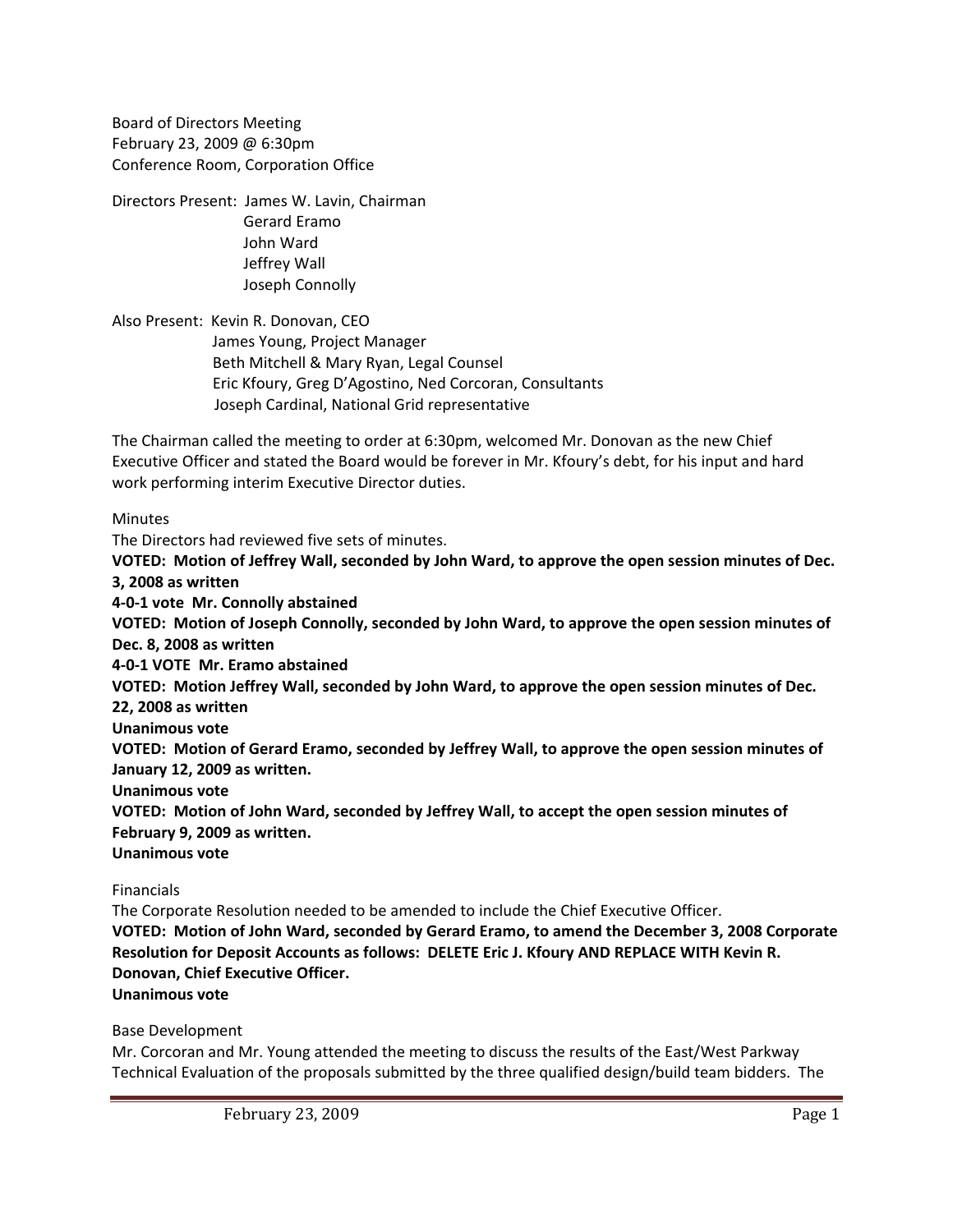Chairman thanked the Parkway Selection Committee and the Technical Advisors for this monumental undertaking.

Mr. Corcoran outlined the procurement process that began in April 2008 with receipt of letters of interest from eleven firms. Seven Statements of Qualifications (SOQ) were submitted. The Parkway Selection Committee reviewed the SOQs and reduced the field to the three most qualified teams: Barletta/VHB, Cianbro/ Middlesex and D.W. White/SPS New England.

Each team submitted full sets of technical proposals and price bids on January 19, 2009 and the Selection Committee reviewed the technical portion, leaving the price bids sealed. The Committee and Technical Advisors conducted interviews with each team to get more information on risk assumptions, alternative approaches to the project and modification costs.

The Directors received a technical proposal summary matrix of each committee member's scores. Mr. Corcoran indicated the Barletta/VHB team received the highest technical score by each member and submitted the lowest price proposal.

Mr. Corcoran noted that all three bids were over the estimated cost (\$51M) – Barletta \$60M, Middlesex \$70M and D. W. White \$80M. The price was divided by the Team's technical score to get to the lowest cost per rating point and due to Barletta's high technical score and low price, they had a cost per rating point which was dramatically lower than the other two bidders.

The RFP asked for pricing on the base design and gave teams options to propose other alternative concepts. D.W. White proposed shifting the parkway straight over the railroad tracks with a significant cost reduction (\$8‐10M) to the project, but this alternative would have moved a residential/mixed use development area closer to the Westgate Landfill and would force reopening the MEPA process. The Selection Committee determined it would not be recommended. Had it been accepted, D. W. White's price would have moved them into second place. Other technical concepts included modification to the bridge structures and alternatives to building a pump station by using gravity fed drainage points. This alternative would save on future mechanical maintenance costs to the pump station and associated infrastructure.

Mr. Corcoran stated the Barletta/VHB team was the apparent low bidder, recommended the Board authorize final contract negotiations with them and noted that there may be some areas to bring down costs in terms of allocated risk and contingencies and other technical alternatives.

Mr. Corcoran noted that preparation of the parkway proposals represented a great expense to the design/build teams and indicated it was common practice to pay a stipend (\$50,000 in our case) to each of the unsuccessful bidders, to purchase the right to incorporate their good ideas into the project. The Board was informed that when all of the necessary funding becomes available, Mr. Corcoran would return to recommend awarding the contract. Discussion ensued on the possibility of securing a portion of the federal stimulus package for the shortfall project cost.

Mr. Corcoran provided the board with an outline of the E/W Parkway alignment beginning with the connection at Rte. 18, a bridge structure over the railroad tracks, two wetland crossings on the east side, then off‐site and over private property to Weymouth Street. Off‐site mitigation included a new 4‐way intersection at Weymouth St. with some road widening on Reservoir Park Drive and Hingham Street, and improvements to the Rte. 3 ramps. The project also includes relocation of the T station platform and parking lot to the easterly side of the tracks, relocation of the USCG Buoy Depot, relocation of some tenants in the Smith Medical Building, plus land takings in Rockland.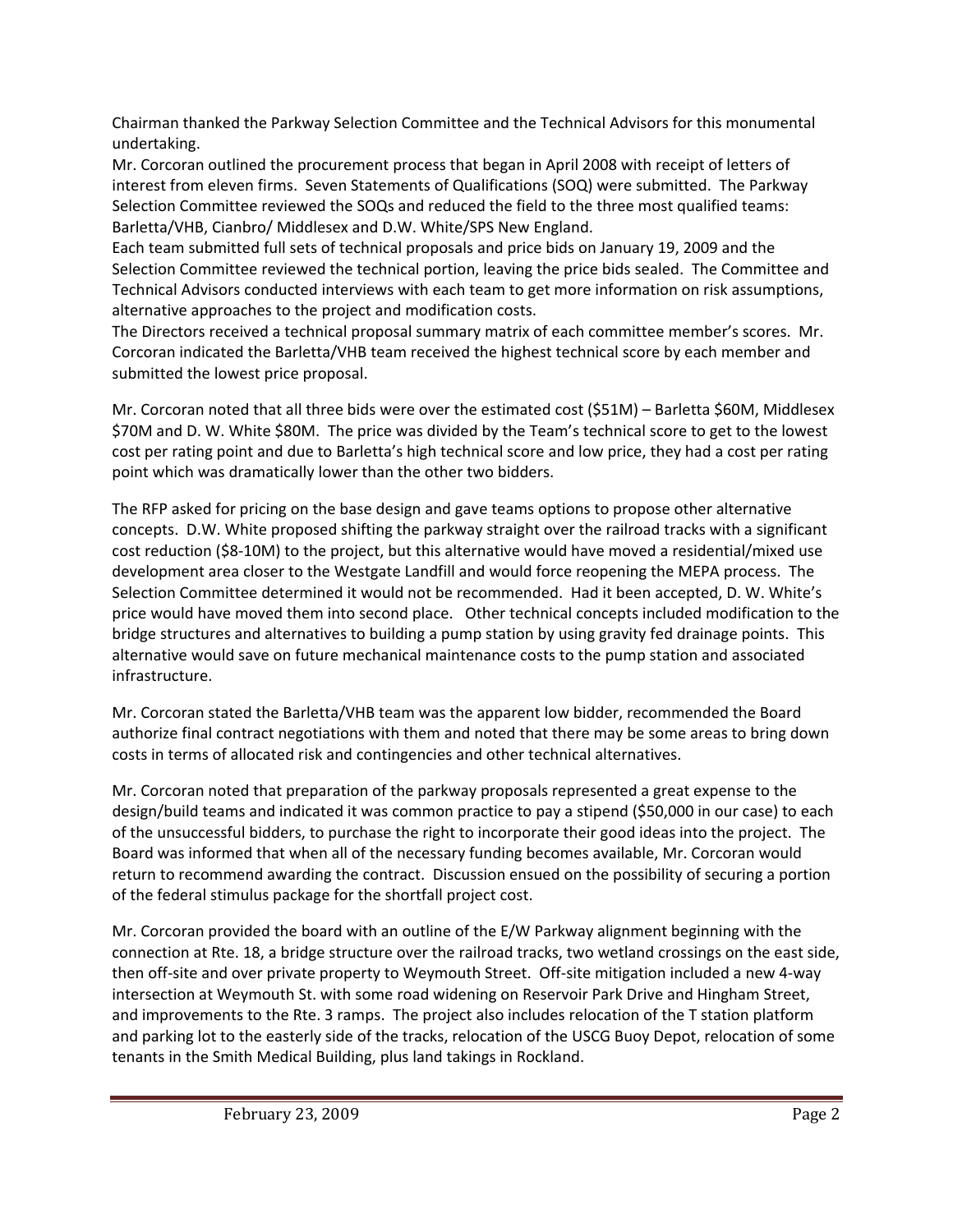Mr. Wall inquired about cost factors on land taking and collaboration with the Town of Rockland. He was informed that Rockland had voiced concern on taking a portion of the fully tenanted Smith Medical Building.

Mr. Corcoran noted that the Smith Building was built in two sections sharing a common wall. Some small business tenants and two Smith Medical administrative departments would be relocated to another location, and the rest of the Smith Medical operation would remain in place, with no impact during construction.

Spence property, 6 parcels of industrial and conservation land, abuts the Base. A Parkway across Spence property would result in four new developable lots. Appraisals on these properties were pending. Mr. Corcoran indicated a land acquisition budget had been set aside.

Mr. Connolly inquired where \$50K to unsuccessful bidders was an accepted practice and was informed that state law requires a stipend in order to use an unsuccessful bidder's idea. The trade recognizes a lot of work goes into design/build procurement bids and \$50K is only a percentage of what they spent to put it together.

Mr. Connolly requested the Board be kept informed about the parkway construction's affect on Rte. 18 traffic.

Mr. Wall inquired about traffic mitigation plans for affected side streets in Rockland and Weymouth. Mr. Corcoran noted MEPA permitting conditions for the SouthField project included improvements to affected areas in all four towns, which would be funded separately from the Parkway project.

Mr. Lavin asked how long the prices would hold and Mr. Corcoran noted the bids were good for 90 days (from Jan.  $19^{th}$ )and that there was adequate time to negotiate a contract, but he was not sure when all monies would be available to fund the contract. Mr. Kfoury noted that the project had been demonstrated as shovel ready for stimulus funds.

Mr. Corcoran noted that the two Smith Medical administrative departments were ready to move this weekend and that Smith Medical qualified for state and federal relocation benefits due to land acquisition. Mr. Corcoran recommended the Corporation issue Smith Medical an authorization to move, stating they would be reimbursed when the parkway project was funded. Mr. Donovan was directed to issue Smith Medical an authorization to move.

## National Grid

Mr. Cardinal, representing National Grid, made a presentation on the proposed phased electric distribution system serving the SouthField Project. Phase 1A development received power from the North Abington Substation, Phase 1B would receive additional power from the Mid‐Weymouth Substation, and Phase 2 & 3 would receive power from two new feeders installed at the East Holbrook Substation. At build‐out SouthField would have a full electrical load of 30‐35MW available on a loop fed system. Average service to an individual home is 3-4kw.

Mr. Cardinal stated that it was not necessary to build a substation on the site because the SouthField project could be serviced from the three existing substation feeders. If there was a storm outage on one side of the Base the other substations could provide power. Mr. Cardinal stated National Grid didn't see a huge amount of future growth in the regional area, aside from the South Shore Hospital Cancer Center, and that there was plenty of electricity. Discussion ensued on costs to install electric